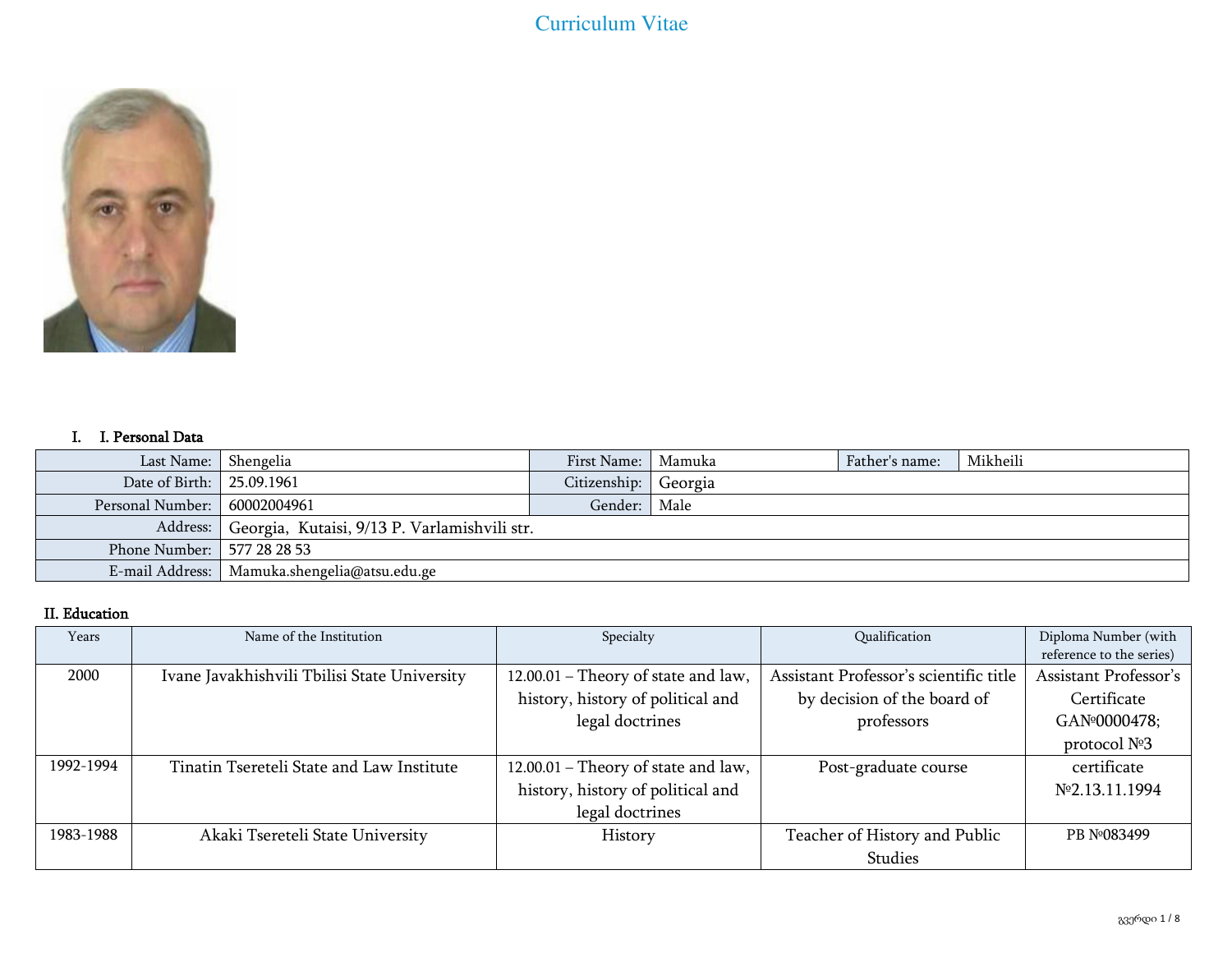| Degree-<br>Awarding<br>Year | Name of the Institution                       | Specialty and Dissertation Title           | Qualification             | Diploma Number |
|-----------------------------|-----------------------------------------------|--------------------------------------------|---------------------------|----------------|
| 1997                        | Ivane Javakhishvili Tbilisi State University, | J12.00.C №1                                | Candidate of Law Sciences | Nº001584       |
|                             | faculty of Law                                | Oath of proof according to Georgian<br>law |                           |                |

# Academic / Scientific Degree

# III. Scientific-Pedagogical Activities

| Years          | Name of the Institution                            | <b>Academic Position</b>          |
|----------------|----------------------------------------------------|-----------------------------------|
| March 2010- up | Akaki Tsereteli State University                   | Law department, Professor         |
| to present     |                                                    |                                   |
| $2010$ - up to | Shota Meskhia State Teaching University of Zugdidi | Associate Professor               |
| present        |                                                    |                                   |
| 2006-2010      | Akaki Tsereteli State University                   | department of Law, Associated     |
|                |                                                    | Professor                         |
| 2000-2006      | Akaki Tsereteli State University                   | Department of Theory of Law       |
|                |                                                    | and Constitutional Law, Assistant |
|                |                                                    | professor                         |
| 1994-1999      | Akaki Tsereteli State University                   | Department of legislation in      |
|                |                                                    | force, Senior teacher             |
| 1993-1994      | Akaki Tsereteli State University                   | Department of Law Principles,     |
|                |                                                    | Teacher                           |
|                |                                                    |                                   |

## IV. Administrative Positions

| Years     | Organization                     | Department (Service)              | Position                          |
|-----------|----------------------------------|-----------------------------------|-----------------------------------|
| 2006-2011 | Akaki Tsereteli State University | <b>Faculty of Social Sciences</b> | Coordinator of scientific process |
|           |                                  |                                   | in law                            |
| 2005-2006 | Akaki Tsereteli State University | Department of Law and Social      | Acting Dean in Law                |
|           |                                  | <b>Sciences</b>                   |                                   |
| 2000-2005 | Akaki Tsereteli State University | Faculty of Law                    | Deputy Dean                       |

# V. Other Activities

| Years | Organization | Position |
|-------|--------------|----------|
|       |              |          |
|       |              |          |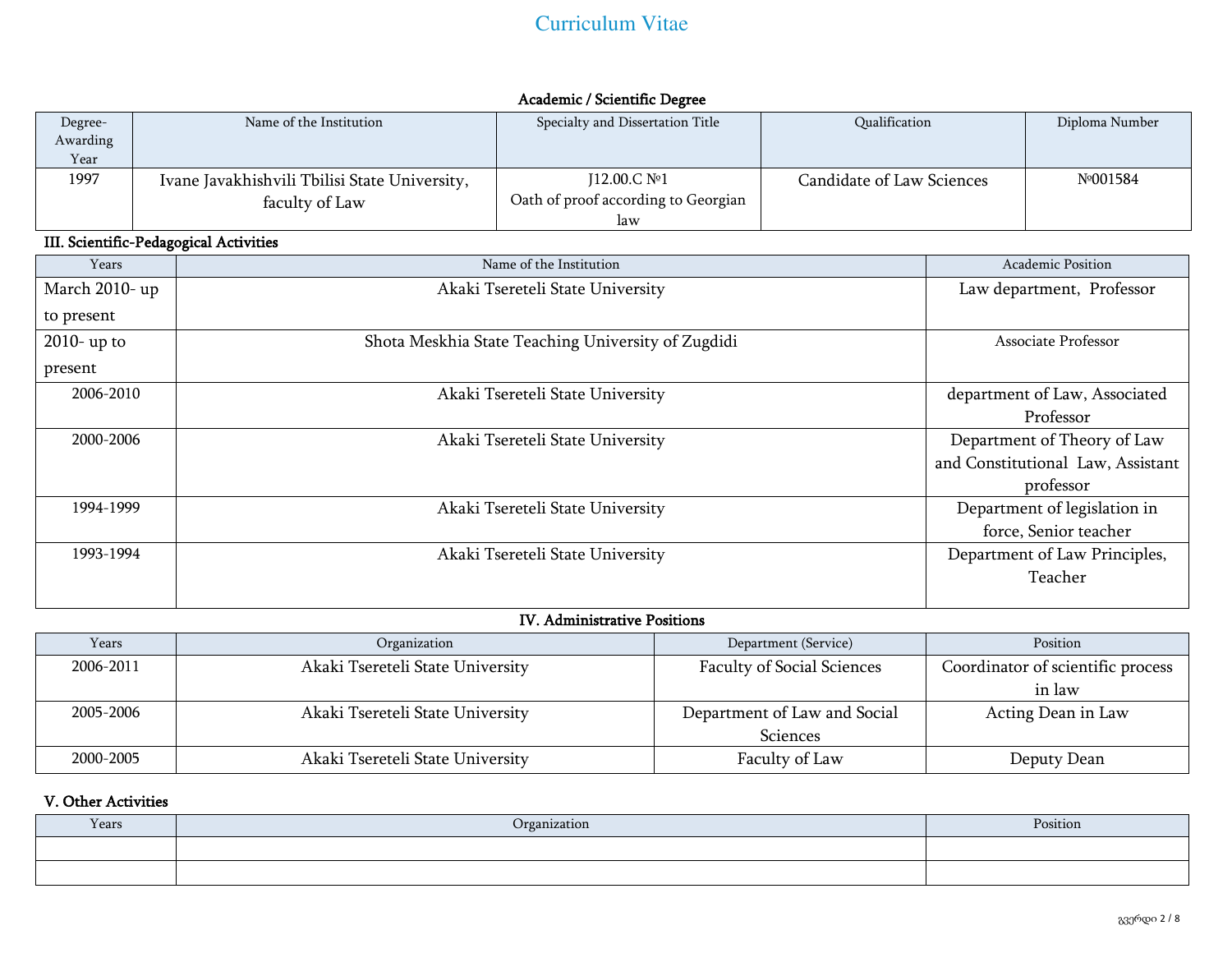## VI. Knowledge of Foreign Languages

| Foreign Language                                                                           | Reading | Listening      | Speaking       | Writing |  |  |
|--------------------------------------------------------------------------------------------|---------|----------------|----------------|---------|--|--|
| English Language                                                                           | Αl      | Αl             |                |         |  |  |
| Russian Language                                                                           | B2      | B <sub>2</sub> | B <sub>2</sub> | B2      |  |  |
| German Language                                                                            |         |                |                |         |  |  |
| If other, please indicate                                                                  |         |                |                |         |  |  |
| A1 and A2 - Initial base user; B1 and B2 - Independent user; C1 and C2 - Professional user |         |                |                |         |  |  |

## VII. Computer Skills (use  $\boxtimes$  symbol)

|                             | Starting level | Average level | Good | Very good |
|-----------------------------|----------------|---------------|------|-----------|
| Microsoft Office Word       |                |               |      |           |
| Microsoft Office Excel      |                |               |      |           |
| Microsoft Office PowerPoint |                |               |      |           |
| If other, please indicate   |                |               |      |           |

# VIII. List of Scientific Works (during of 2011-2017)

## 8.1. Scientific Article within the Framework of the Educational Program:

8.1.1. Scientific Publications with the Impact Factor

| N <sub>2</sub> | Author / Authors | Title of the Article | Title of the Scientific Journal | Vol. | N <sub>0</sub><br>Series | Y ear | Pages |
|----------------|------------------|----------------------|---------------------------------|------|--------------------------|-------|-------|
|                |                  |                      |                                 |      |                          |       |       |
|                |                  |                      |                                 |      |                          |       |       |

## 8.1.2. Internationally Refereed Scientific Journals

| N <sub>2</sub> | Authors<br>Author / | Title of the Article | Title of the Scientific Journal | Vol. | Series Nº | Year | Pages |
|----------------|---------------------|----------------------|---------------------------------|------|-----------|------|-------|
|                |                     |                      |                                 |      |           |      |       |
|                |                     |                      |                                 |      |           |      |       |

#### 8.1.3. Publication in a Refereed Journal in Georgia

| N <sup>2</sup> | Author / Authors | Title of the Article                            | Title of the Scientific Journal | Vol. | Series Nº        | Year | Pages     |
|----------------|------------------|-------------------------------------------------|---------------------------------|------|------------------|------|-----------|
|                | Mamuka Shengelia | For the interpretation of some norms in the     | Justice and Law                 |      | $N^{o}$          | 2013 | $27 - 40$ |
|                |                  | event of Armed Conflict: "Military Necessity" - |                                 |      |                  |      |           |
|                |                  | Existing approaches and reality                 |                                 |      |                  |      |           |
|                | Mamuka Shengelia | International - legal status of Combatants and  | Justice and Law                 |      | N <sup>°</sup> 3 | 2016 | $18 - 35$ |
|                |                  | Doctrinal interpretations                       |                                 |      |                  |      |           |
|                | Mamuka Shengelia | On Verifying the status of Neutral and Non-     | Justice and Law                 |      | N <sup>°</sup> 4 | 2016 | $77-95$   |
|                |                  | Belligerent states in the international         |                                 |      |                  |      |           |
|                |                  | Humanitarian Law                                |                                 |      |                  |      |           |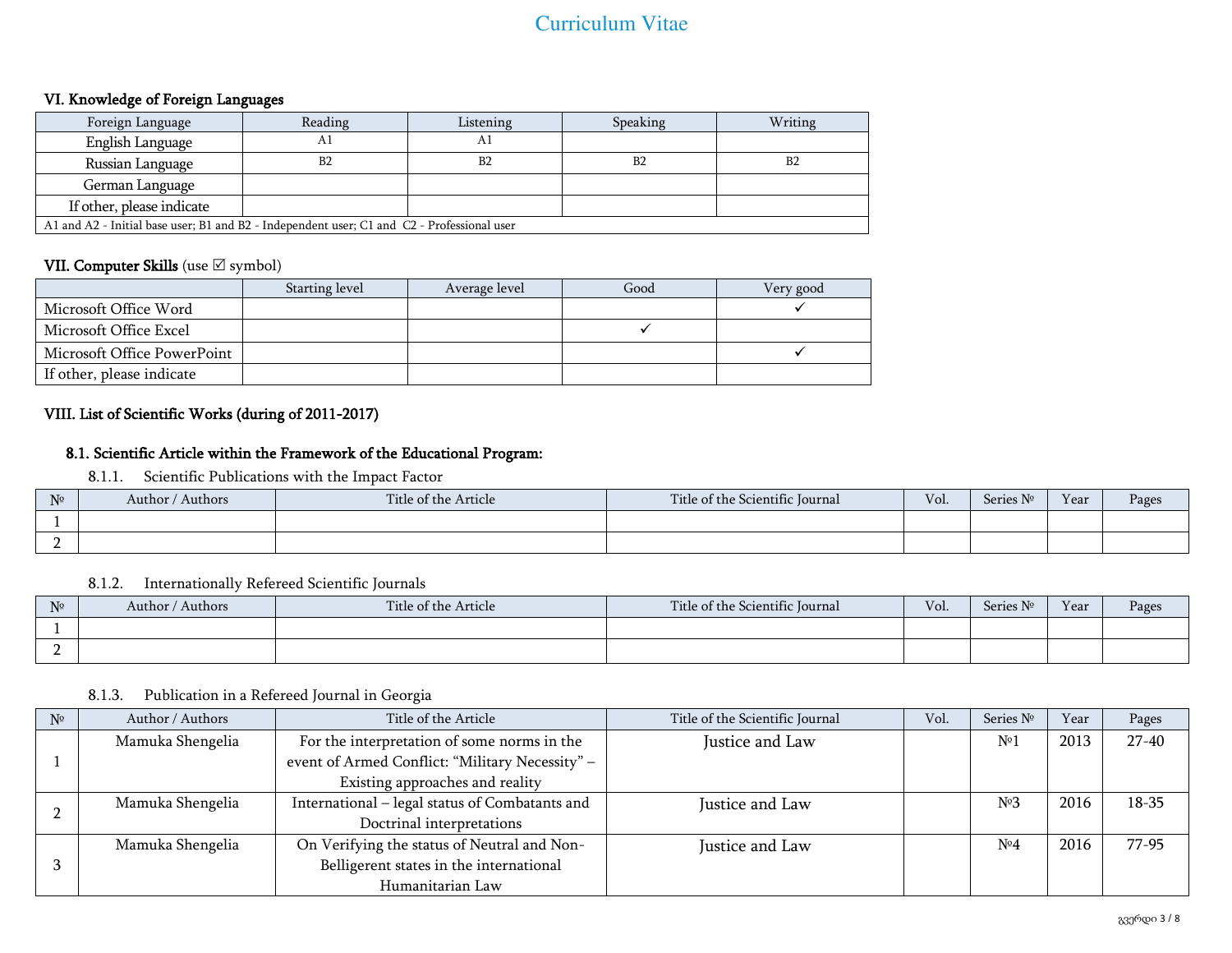#### 8.1.4. In Other Scientific Journals

| N <sup>2</sup> | Author / Authors | Title of the Article                      | Title of the Scientific Journal          | Vol. | Series Nº | Year | Pages   |
|----------------|------------------|-------------------------------------------|------------------------------------------|------|-----------|------|---------|
|                | Mamuka Shengelia | Contents of some old Georgian legal terms | Articles - History of Law and Political  |      | Book I    | 2012 | 581-593 |
|                |                  |                                           | Thinking, Tinatin Tsereteli Institute of |      |           |      |         |
|                |                  |                                           | State and Law                            |      |           |      |         |
|                | Mamuka Shengelia | For the study of XIX century one          | Articles - History of Law and Political  |      | Book III  | 2015 | 557-616 |
|                |                  | manuscript of the Vakhtang VI Law Book    | Thinking, Tinatin Tsereteli Institute of |      |           |      |         |
|                |                  |                                           | State and Law                            |      |           |      |         |

## 8.1.5. Presentation / Exhibition of Works, Creation / Display of Models

| N <sup>2</sup> | Authors<br>Author / | Title of the Article | Title of the Scientific Journal | Vol. | $\mathbf{R}$<br>Series | Year | Pages |
|----------------|---------------------|----------------------|---------------------------------|------|------------------------|------|-------|
|                |                     |                      |                                 |      |                        |      |       |
|                |                     |                      |                                 |      |                        |      |       |

#### 8.2. Editorial Board Membership of International Scientific Publications

| $N_0$<br>$\mathbf{I}$ | Title of the Scientific Publication<br>-- <i>- -</i> -------- | Position |
|-----------------------|---------------------------------------------------------------|----------|
|                       |                                                               |          |
|                       |                                                               |          |

#### 8.3. Editorial Board Membership of National Scientific Publications

| $\mathsf{N}^{\mathsf{D}}$ | Title of ti.<br>$\cdot$ $\sim$<br>e Scientific Publication :<br>he | Position |
|---------------------------|--------------------------------------------------------------------|----------|
|                           |                                                                    |          |
|                           |                                                                    |          |

## IX. Participation in Grant Projects Within the Framework of the Educational Program (during of 2011-2017)

9.1. Scientific Grant Funded by International Donor Organizations

| $N^{\circ}$ | Years       | Scientific Fund                      | Nº - Proiect Title                               | Status in the Project |
|-------------|-------------|--------------------------------------|--------------------------------------------------|-----------------------|
|             | 2012 - 2013 | USAID/GEORGIA. Judicial Independence | Tax Identification $N°212693049$                 |                       |
|             |             | and Legal Empowerment Project/JILEP  | Grant for the Legal Clinic of the Law Department | The head of the grant |
| n.          |             | USAID/GEORGIA. Judicial Independence | Tax Identification No. №73012211301720           |                       |
| ∸           | 2013-2014   | and Legal Empowerment Project/JILEP  | Grant for the Legal Clinic of the Law Department | The head of the grant |

#### 9.2. Scientific Grant Presented to International Donor Organizations

| N <sup>0</sup> | Years | Scientific Fund | Nº - Project Title | Status in the Project |
|----------------|-------|-----------------|--------------------|-----------------------|
|                |       |                 |                    |                       |
|                |       |                 |                    |                       |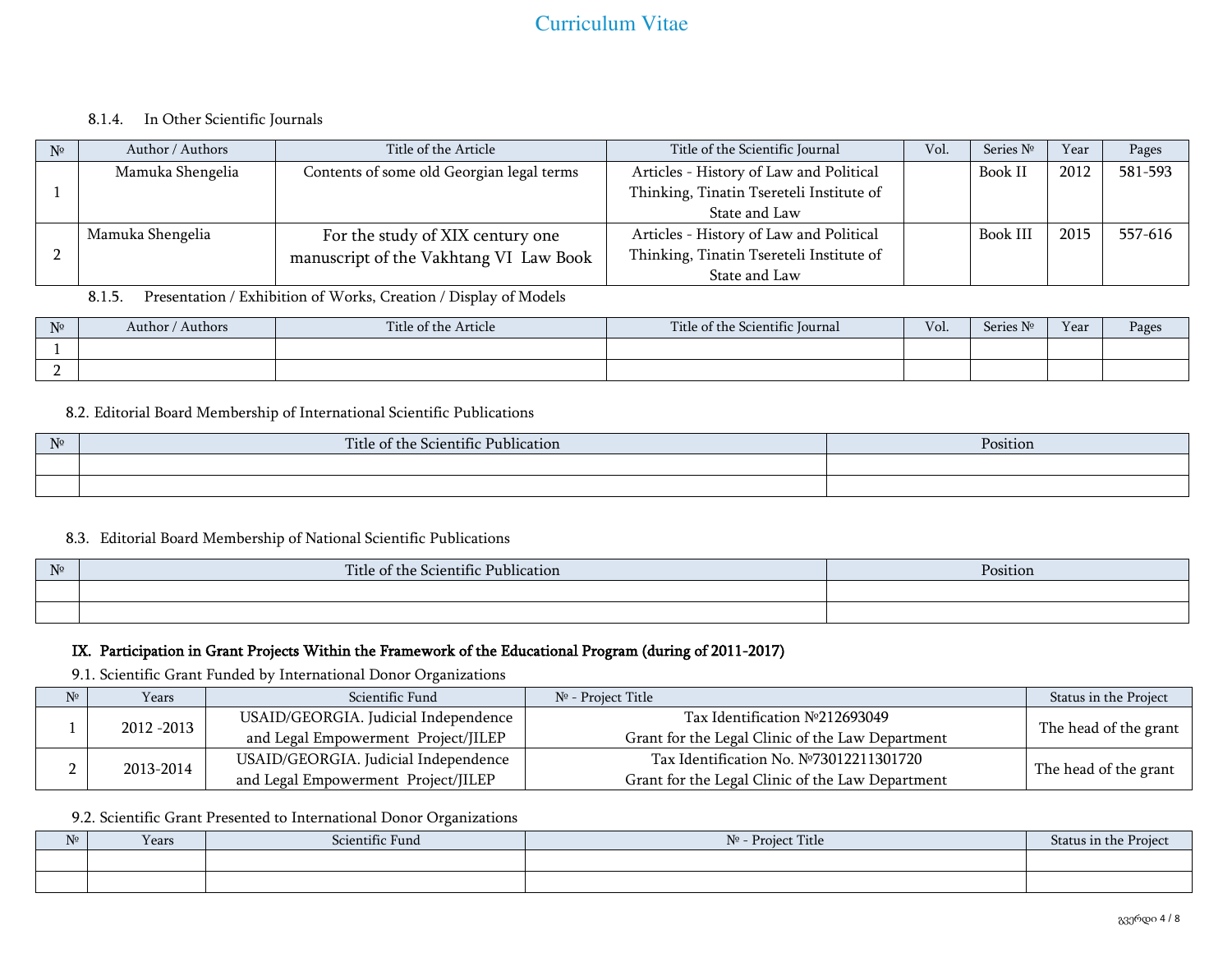#### 9.3. Scientific Grant Funded by Shota Rustaveli National Science Foundation

| $N^{\circ}$ | Years | Scientific Fund | Title<br>N <sub>2</sub><br>- Project | Status in<br>n. |
|-------------|-------|-----------------|--------------------------------------|-----------------|
|             |       |                 |                                      |                 |
|             |       |                 |                                      |                 |

#### 9.4. Scientific Grant Funded by Shota Rustaveli National Science Foundation

| $N^{\circ}$ | Years | Scientific Fund | Project Title<br>No |  |
|-------------|-------|-----------------|---------------------|--|
|             |       |                 |                     |  |
|             |       |                 |                     |  |

#### 9.5. ATSU Funded Scientific Grant

| N <sub>2</sub> | Years | Scientific Fund | Project Title<br>N <sub>2</sub> | Status in th<br>rojec<br>.ne |
|----------------|-------|-----------------|---------------------------------|------------------------------|
|                |       |                 |                                 |                              |
|                |       |                 |                                 |                              |

#### X. Educational / Creative Projects (during of 2011-2017)

| $N^{\circ}$ | Years | Scientific Fund | + Title<br>No<br>Project i | Status ir<br>ı the |
|-------------|-------|-----------------|----------------------------|--------------------|
|             |       |                 |                            |                    |
|             |       |                 |                            |                    |

#### XI. Participation in Scientific Conferences / Symposia Within the Framework of the Educational Program (during of 2011-2017)

#### 11.1. Preparation and Publication of a Report at an International Scientific Conference / Symposium

| $N^{\circ}$ | Year       | Conference Title    | Title of the Report                                                            | Country, City    |
|-------------|------------|---------------------|--------------------------------------------------------------------------------|------------------|
|             | 2015 13-14 | Economic, Legal and | Independent Opinions of the Judges - Generalization and Result                 | Georgia, Kutaisi |
|             | September  | Social Problems of  | http://atsu.edu.ge/EJournal/BLSS/eJournal/Papers/Law/ChkheidzeIa.pdf           |                  |
|             |            | Modern Development  |                                                                                |                  |
|             | 2017 29-30 | Economic, Legal and | From the History of the Court Organization and the Process in Kutaisi Province | Georgia, Kutaisi |
|             | September  | Social Problems of  | http://atsu.edu.ge/EJournal/BLSS/eJournal/Papers/ShengeliaMamuka.pdf           |                  |
|             |            | Modern Development  |                                                                                |                  |

#### 11.2. Preparation and Publication of a Report at a National Scientific Conference / Symposium

| $N^{\! \varrho}$ | Year | Title<br>:onterence | Title of the<br>e Report | $-222$ |
|------------------|------|---------------------|--------------------------|--------|
|                  |      |                     |                          |        |
|                  |      |                     |                          |        |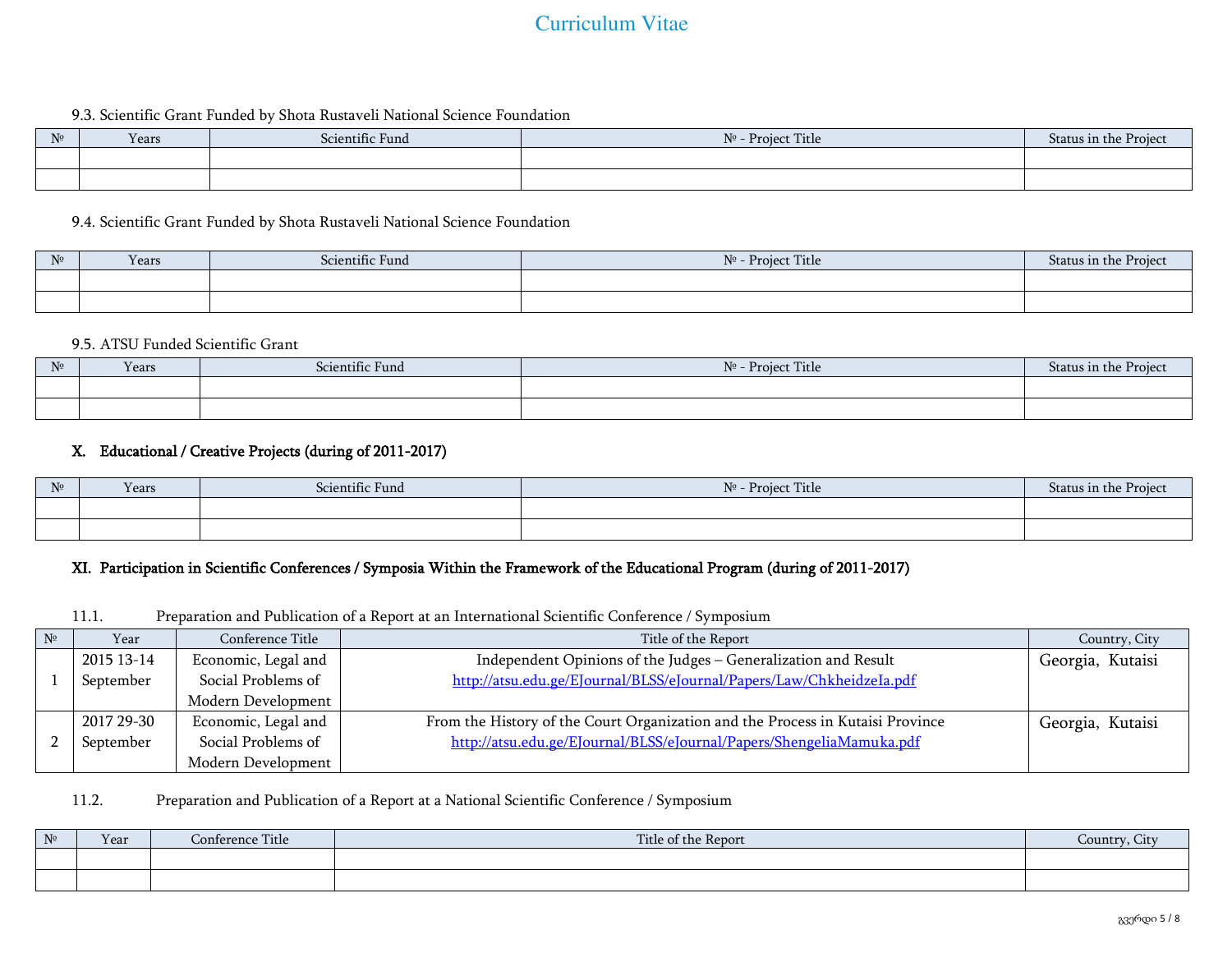### 11.3. Preparation and Publication of a Report at a Local University Conference / Symposium

| $\mathrm{N}^{\!\mathrm{o}}$ | Year | Title<br>Conference | Title of the Report | commendants.<br><b>T1997</b> |
|-----------------------------|------|---------------------|---------------------|------------------------------|
|                             |      |                     |                     |                              |
|                             |      |                     |                     |                              |

11.4. Organizing an International Scientific Conference / Symposium

| $N^{\circ}$ | Year | $-1$<br>Conference<br>l'itle | Journ |
|-------------|------|------------------------------|-------|
|             |      |                              |       |
|             |      |                              |       |

## 11.5. Organizing a National Scientific Conference / Symposium

| $N^{\circ}$ | Year | Conference Title | $\alpha$ <sub>11</sub> $\eta$ <sup>+<math>\eta</math></sup><br><b>THEFT</b><br>. |
|-------------|------|------------------|----------------------------------------------------------------------------------|
|             |      |                  |                                                                                  |
|             |      |                  |                                                                                  |

# XII. Published Books and Monographs (during of 2011-2017)

| Year | Author / Authors | Title                                                                            | Publication |
|------|------------------|----------------------------------------------------------------------------------|-------------|
| 2013 | Mamuka Shengelia | The explanatory aspects of international law in the context of armed<br>conflict | Meridiani   |
|      |                  |                                                                                  |             |

# XIII. Copyright, Patent, Utility Model Priority (during of 2011-2017)

## 13.1. Internationally Submitted Invention

| $N^{\circ}$ | Year | Authors<br>Author | Title of the Invention | Authority<br>1SSU <sub>1</sub> | Number<br>Registration |
|-------------|------|-------------------|------------------------|--------------------------------|------------------------|
|             |      |                   |                        |                                |                        |
|             |      |                   |                        |                                |                        |

## 13.2. Invention Submitted to Georgia

| N <sup>0</sup> | Year | ' Authors<br>Author / | $\sim$<br>Title of the Invention | Issuing Authority | Registration Number |
|----------------|------|-----------------------|----------------------------------|-------------------|---------------------|
|                |      |                       |                                  |                   |                     |
|                |      |                       |                                  |                   |                     |

## 13.3. Utility Model Patenting

| $N^{\circ}$ | Year | / Authors<br>Author / | Title of the Invention | Issuing Authority | $\overline{\phantom{a}}$<br>Registration Number |
|-------------|------|-----------------------|------------------------|-------------------|-------------------------------------------------|
|             |      |                       |                        |                   |                                                 |
|             |      |                       |                        |                   |                                                 |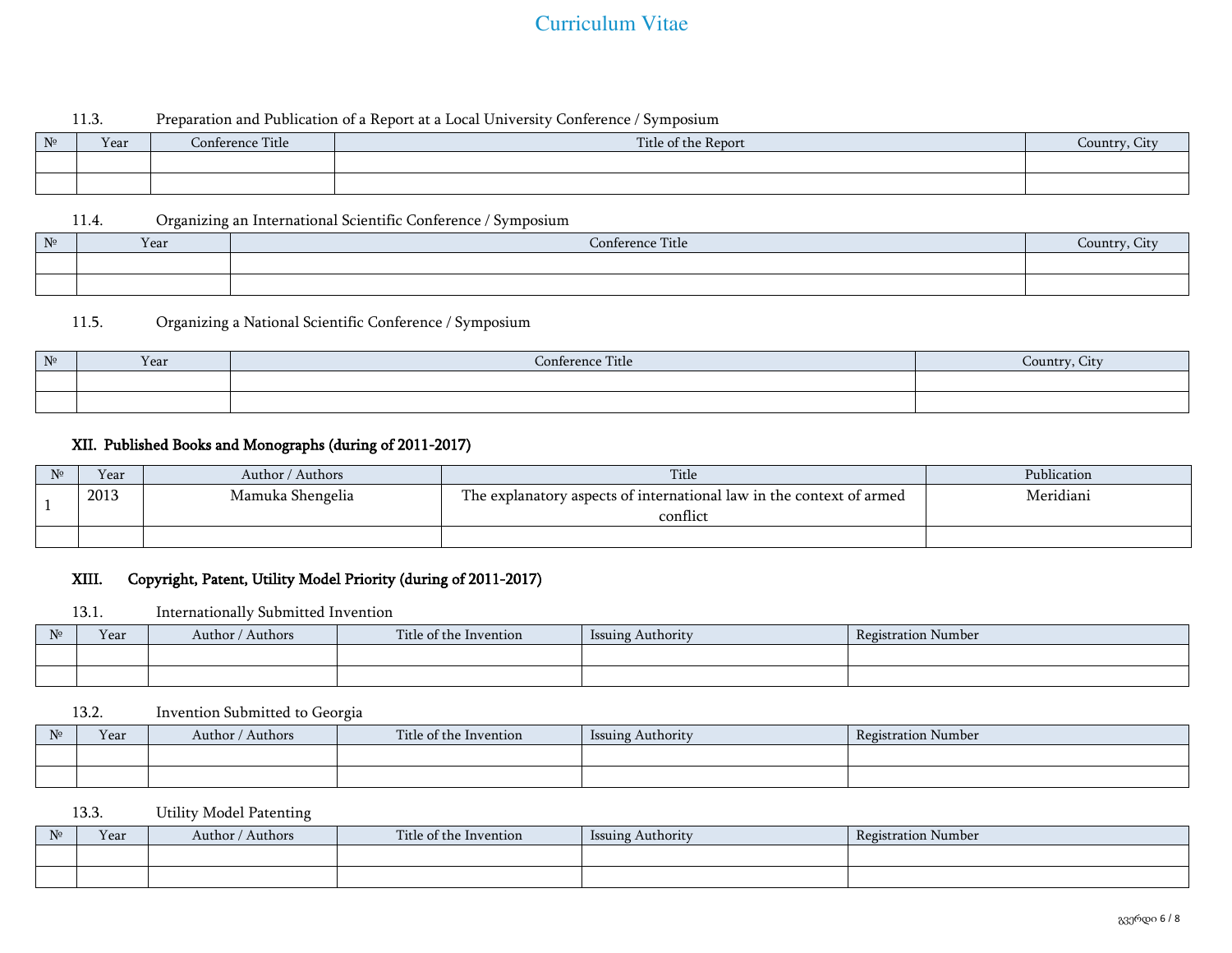#### 13.4. Industrial Pattern Patenting

| $N^{\circ}$ | Year | Authors<br>Author<br>$\sim$ $\sim$ $\sim$ | Title of the Invention | . Authority<br>Issuing | <b>Registration Number</b> |
|-------------|------|-------------------------------------------|------------------------|------------------------|----------------------------|
|             |      |                                           |                        |                        |                            |
|             |      |                                           |                        |                        |                            |

#### XIV. Introduction and Commercialization of Scientific Research Activities (during of 2011-2017)

| N <sub>o</sub> | Year | Authors and Title<br>Project | Where it was Introduced |
|----------------|------|------------------------------|-------------------------|
|                |      |                              |                         |
|                |      |                              |                         |

### XV. Management (Co-management) of Professional, One-year Academic, Bachelor's, One-stage, Master's and Doctoral Programs (during of 2011-2017)

| N <sub>2</sub> | Year      | Stage                         | Nam<br>ne of the Program             |
|----------------|-----------|-------------------------------|--------------------------------------|
|                | 2011-2017 | Bachelor'<br>s degree         | $\mathbf{L}aw$                       |
| -              | 2012-2017 | Master<br><sup>'</sup> degree | $\mathbf{r}$<br>. .<br>Public<br>Law |

### XVI. Guidance (Co-guidance), Expertise and Reviewing of Doctoral Dissertations (during of 2011-2017)

| $N^{\circ}$ | Doctoral Student | Thesis | radation |
|-------------|------------------|--------|----------|
|             |                  |        |          |
| $\sim$<br>- |                  |        |          |

### XVII. Participation in Qualification Raising Courses, Seminars, Trainings (during of 2011-2017)

| $N^{\circ}$ | Year | Name of the Training                                                                                | Gradation (Facilitator, Participant) |
|-------------|------|-----------------------------------------------------------------------------------------------------|--------------------------------------|
|             | 2011 | National Center for Educational Quality Enhancement: Roundtable on Legal Regulation of Legal        | Participant                          |
|             |      | Education                                                                                           |                                      |
|             | 2011 | Seminar - The role of law schools in the development of law and lawyer / Judiciary Independence and | Participant                          |
|             |      | Legal Empowerment Project (JILEP), Development of Legal Education                                   |                                      |
|             | 2011 | Developing modeled legal practices in large learning groups. Judicial Independence and Legal        | Participant                          |
|             |      | Empowerment Project (JILEP), Development of Legal Education (Law Education Simulation in a largs    |                                      |
|             |      | class setting)                                                                                      |                                      |
|             | 2011 | Training - Pedagogical Challenges of Teaching Skills, Clinical Workshop / Judicial Independence and | Participant                          |
|             |      | Legal Empowerment Project (JILEP), Development of Legal Education                                   |                                      |
|             | 2011 | Master Class, Teaching Methods - Introducing American Law for Students // Judicial Independence and | Participant                          |
|             |      | Legal Empowerment Project (JILEP), Development of Legal Education (Judicial Independence and Legal  |                                      |
|             |      | <b>Empowerment Project</b> )                                                                        |                                      |
|             | 2012 | Training - Methodology of Teaching / Judiciary Independence and Legal Empowerment Project (JILEP),  | Participant                          |
| n           |      | Development of Legal Education (Judicial Independence and Legal Empowerment Project)                |                                      |